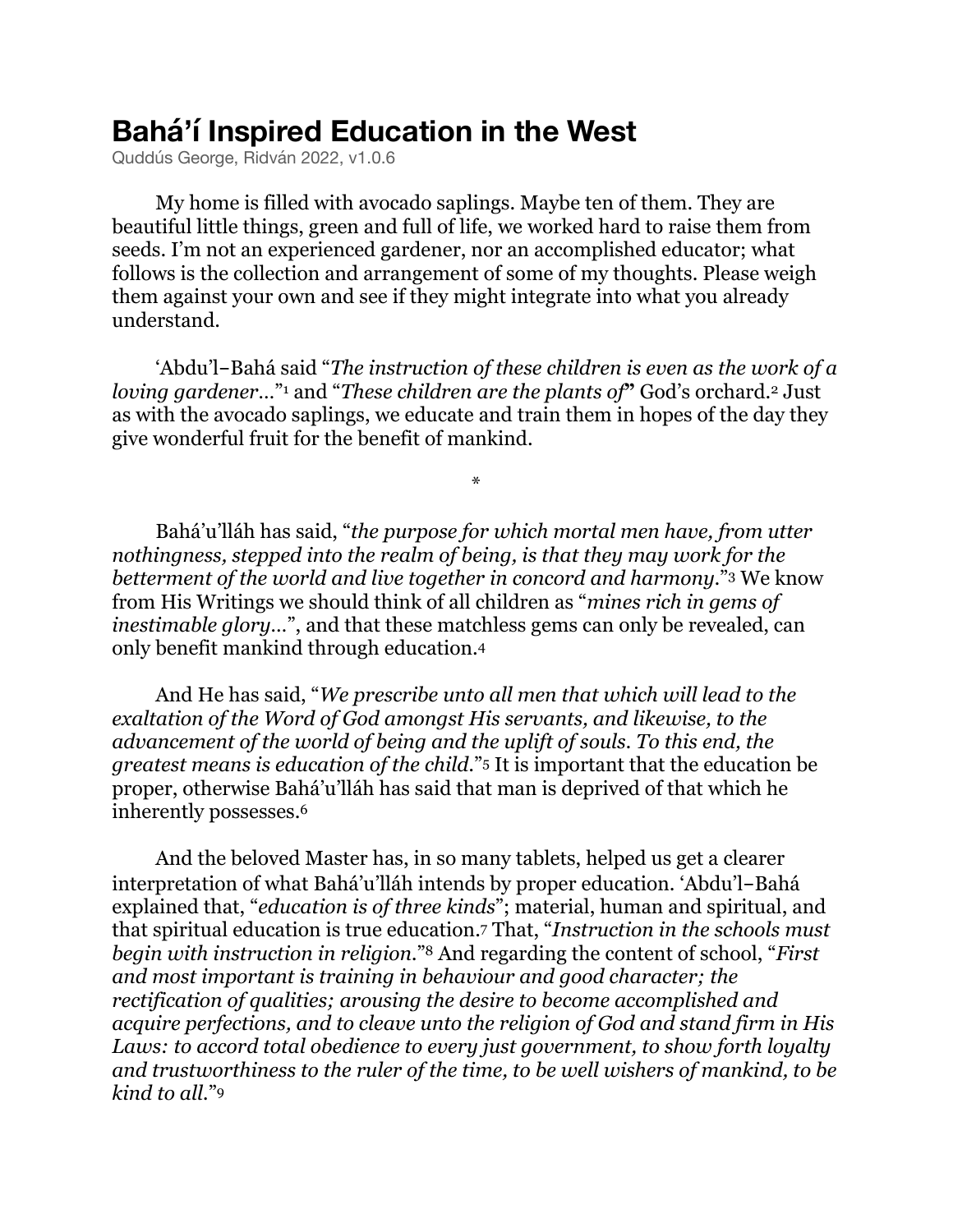We feel the responsibilities for the education of children, which are so weighty, I don't need to quote from these passages because you know them well. The weight becomes more pressing as the children reach age five when it is time for formal schooling. None of us wants to be called into presence of the Name of God, the "stern Lord"<sup>[10](#page-7-9)</sup>.

### <span id="page-1-0"></span>We hope,

We may go and examine the schools in the area for the best option: a public school that welcomes all, a private or lottery school with more resources, a particular ideology shown to cultivate intelligence to great heights. We may visit each, weigh the strengths and weakness, benefits and harms. We might feel that none of them are ideal. The particular challenges of these options wouldn't be a big problem, but the children will spend most of their day in this atmosphere. But these are the only choices, we might feel; after all, both parents must advance their careers, and this requires them each to work long hours every day. Often they will have to consider moving to another city when an opportunity to advance their careers arises. It is not ideal, but it is the only choice. And we might conclude, "Wouldn't any other approach to schooling isolate them from society?" So then we might decide how we would try to strengthen them to withstand the "*moraland spiritual poisons and temptations*"<sup>[11](#page-7-10)</sup> which would surround them. We might then pick the best looking option, enroll the children, and then as much as we are able, talk them through the various attitudes and behaviors they encounter.

#### <span id="page-1-1"></span>How else could we have moved forward?

We could, on the other hand, view the children's education from a collective perspective, feeling that their progress will be tied to that of those around them. We could work together with other families, grappling with a similar issue, drawing on consultation and collaboration. We could together explore a vision of education that springs out of the Vision Bahá'u'lláh has for humanity, and a set of means consistent with those ends. We could sacrifice the fleeting and immediate indulgence in material benefit around which the cities are built. We could make our primary occupation the advancement of Civilization, rather than the sustaining of, and rise to prestige in a system that we know is bound to be swept away. We might ask which are the organizing principles of our lives, and determine that our prosperity lies in the rapid progress and success of the teaching and community building work. As the House called to our attention, "*to the task of constructing a world civilization founded on the divine teachings, He*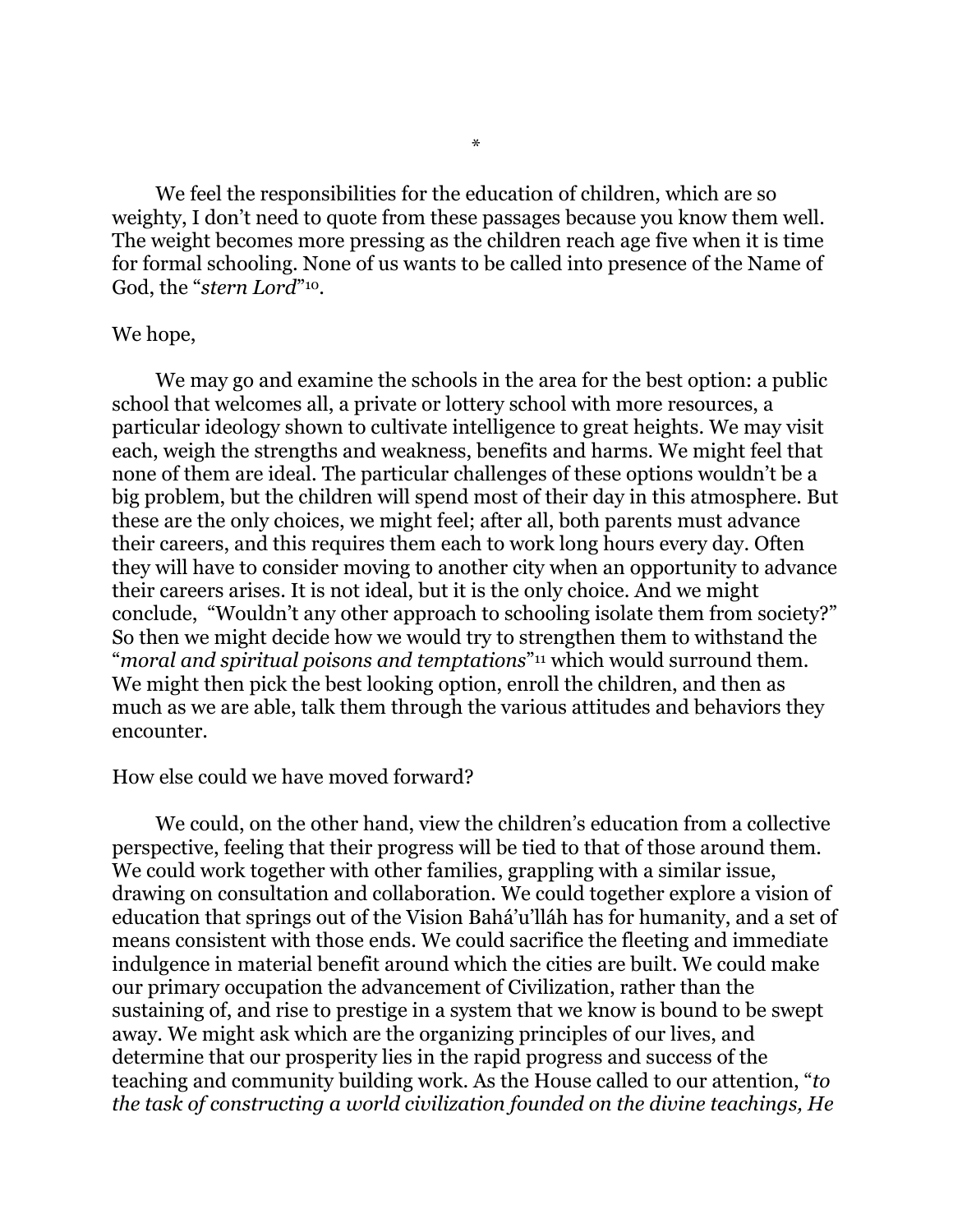<span id="page-2-0"></span>*summons every member of the human race. Might one not ask, in contemplating the breadth of His vision, upon what foundation shall humanity realistically build hope for the future, if not this?["12](#page-7-11)*

<span id="page-2-1"></span>We may feel a sense of loss at the facing of reordering such fundamental affairs, and we may look around to find many high minded and idealistic individuals and families, who sincerely desire the wellbeing of all leaving these matters unaddressed and they don't seem worse off. But, then we might call to mind the warning of the beloved House of Justice, "*The enervating influence of materialism seeps into every culture, and all Bahá'ís recognize that, unless they strive to remain conscious of its effects, they may to one degree or another unwittingly adopt its ways of seeing the world.*"<sup>[13](#page-7-12)</sup> The choices we make about the most practical matters will set a direction for the path we follow.<sup>[14](#page-7-13)</sup> And the House has brought to our attention that there are, "*patterns prevalent in the world that give licence to those with financial resources to impose their cultural perspective on others, inundating them with materials and products aggressively promoted.*"[15](#page-7-14)

<span id="page-2-4"></span><span id="page-2-3"></span><span id="page-2-2"></span>Education is meant so that the individual might give fruit, and for the uplift of mankind, to strengthen character, not erode morals, and love for God, not to assault it, to raise capacity for cooperation, not to instill competition. The House reminds us that none of the educational theories are free of "*assumptions about the nature of the human being and society.*"<sup>[16](#page-7-15)</sup> So what are the assumptions about the nature of the human being and society that are shaping education? It would seem they have a large influence on the individual and the path they walk, on the community and the direction it travels.

<span id="page-2-6"></span><span id="page-2-5"></span>Some of the observations that have been made about the challenges facing education strike me as placing formidable challenges in the path of the individual and the purpose described by Bahá'u'lláh. We all witness a full and total rejection of religion in education and acknowledgment of the role of the Creator, let alone the absence of training love and gratitude for God. One text described how education finds itself afflicted with superficiality as a result of the blurring of assimilating information and understanding concepts.<sup>[17](#page-7-16)</sup> Another observer pointed out that graduates struggle to build unity as a result of training young people to view matters through lenses of competition and conflict. A related text points out that individuals whose purpose is not shaped by appropriate forces become "misdirected by the negative influences that everywhere abound in this age of transition. These influences, not always easy to detect, can be passively received and erode moral structures when clarity of thought is lacking or when sentiments are not aligned with reason.["](#page-7-17)<sup>[18](#page-7-17)</sup> Further, it pointed out that an "increasing number of educational systems throughout the world have dedicated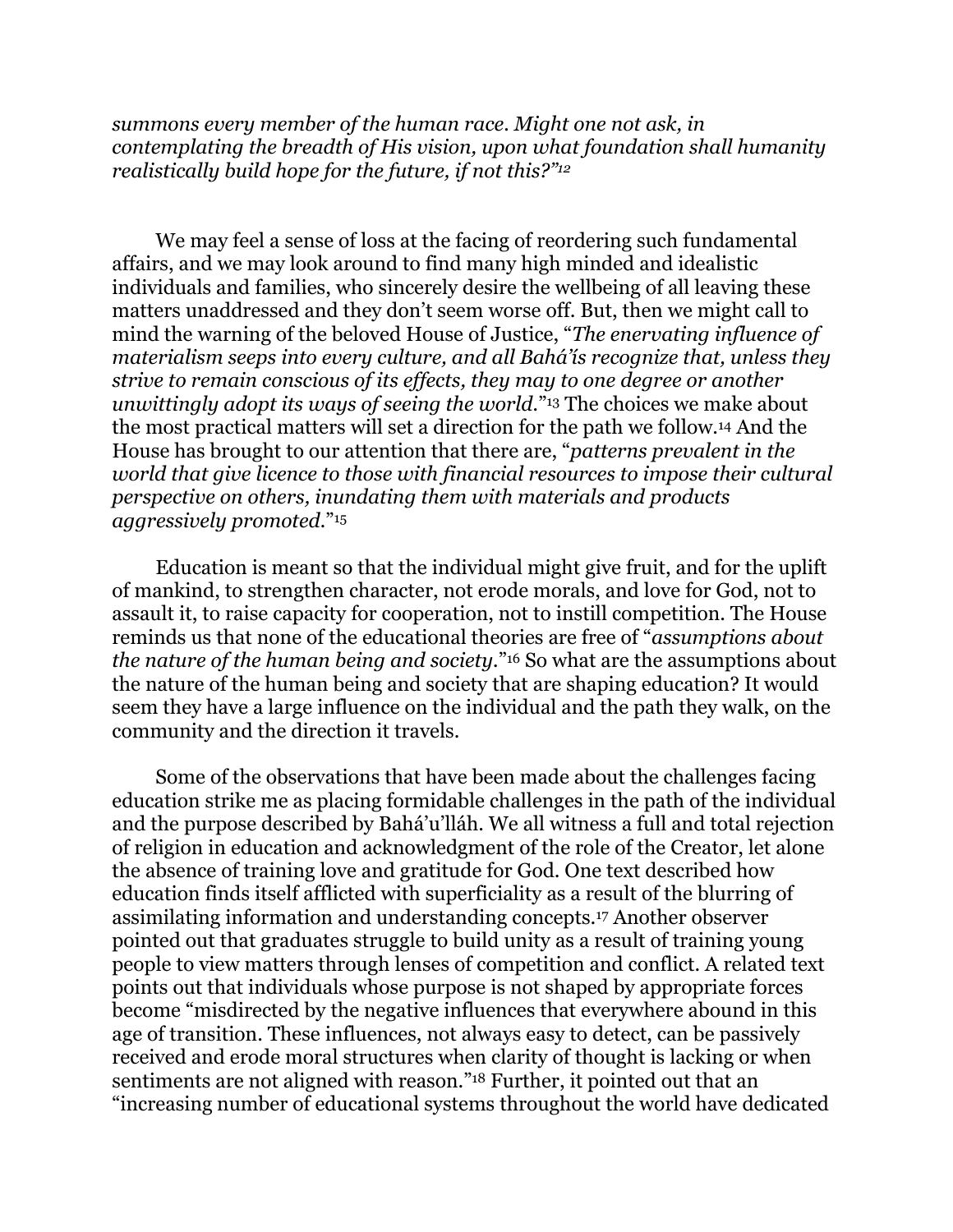<span id="page-3-1"></span><span id="page-3-0"></span>themselves to shaping minds and characters which are slaves to the analytical method, are overly concerned with procedure, and adhere to extremely narrow definitionsof objectivity."<sup>[19](#page-8-0)</sup> And noted how false scales of prestige are fostered through the fracturing of practical and theoretical knowledge.<sup>[20](#page-8-1)</sup> And a look at the relationship between any educational program and the black population is telling of the ills that affect the whole. They can be found tokenized, marginalized, and, poring over entire textbooks studied in the field of education we find the only mentions of black people is in the context of neediness and remedial development.<sup>[21](#page-8-2)</sup> We noticed the fostering of elitism, where grades are divided into classes by test results and resources being given to those who perform well, and those students who underperform are deprived, in some cases, of even a teacher.<sup>22</sup>As once described, we find "Privilege demanding more privilege."<sup>[23](#page-8-4)</sup>

<span id="page-3-5"></span><span id="page-3-4"></span><span id="page-3-3"></span><span id="page-3-2"></span>And why wouldn't it be so? Bahá'u'lláh came and created anew every word[.24](#page-8-5) So the old systems and theories of education don't need to be sufficient, but what is being offered for reflection is the extent to which the methods they adopt, the attitudes and habits they instill, and the beliefs they engender, interfere with or endanger the contributions children will be able to make to the transformation of society, to their time of bearing fruit.

Okay, so we may say education is misdirected, that the form we find around us doesn't foster the type of individual we seek to raise, and maybe even deprives them of their innate treasures. What does the city have to do with that? Couldn't we address this together in the city? Wouldn't it be easier to find like minded people gathered in the same area to collaborate?

Recently, I eagerly mentioned my avocados to a skilled gardener in the area. His family had been growing in the region at least one generation before. I told him how eager I was to pick avocados from them. His response was mostly an expression, and I don't know how to describe it exactly, maybe pity, but, what was clear from that look is, that my avocados won't be giving fruit. I asked him many questions about different accommodations I could make, what if I waited until they were older and strong to plant them in the ground, what if I wrapped them up in the winter? But none of it would make a difference, he said, the environment I am growing them in is unsuitable for their nature.

In considering an environment for true education we can consider that the beloved Guardian was "*quite serious in stating that he believes that even in the large cities, such as New York, Chicago, Los Angeles, San Francisco, Washington, Baltimore, etc., the Cause would not suffer if the membership were reduced to fifteen. The Bahá'ís, who have been struggling for practically fifty years to attract people to the Faith in these immense cities, have been wholly unsuccessful, when one considers the slight numerical increase in the voting*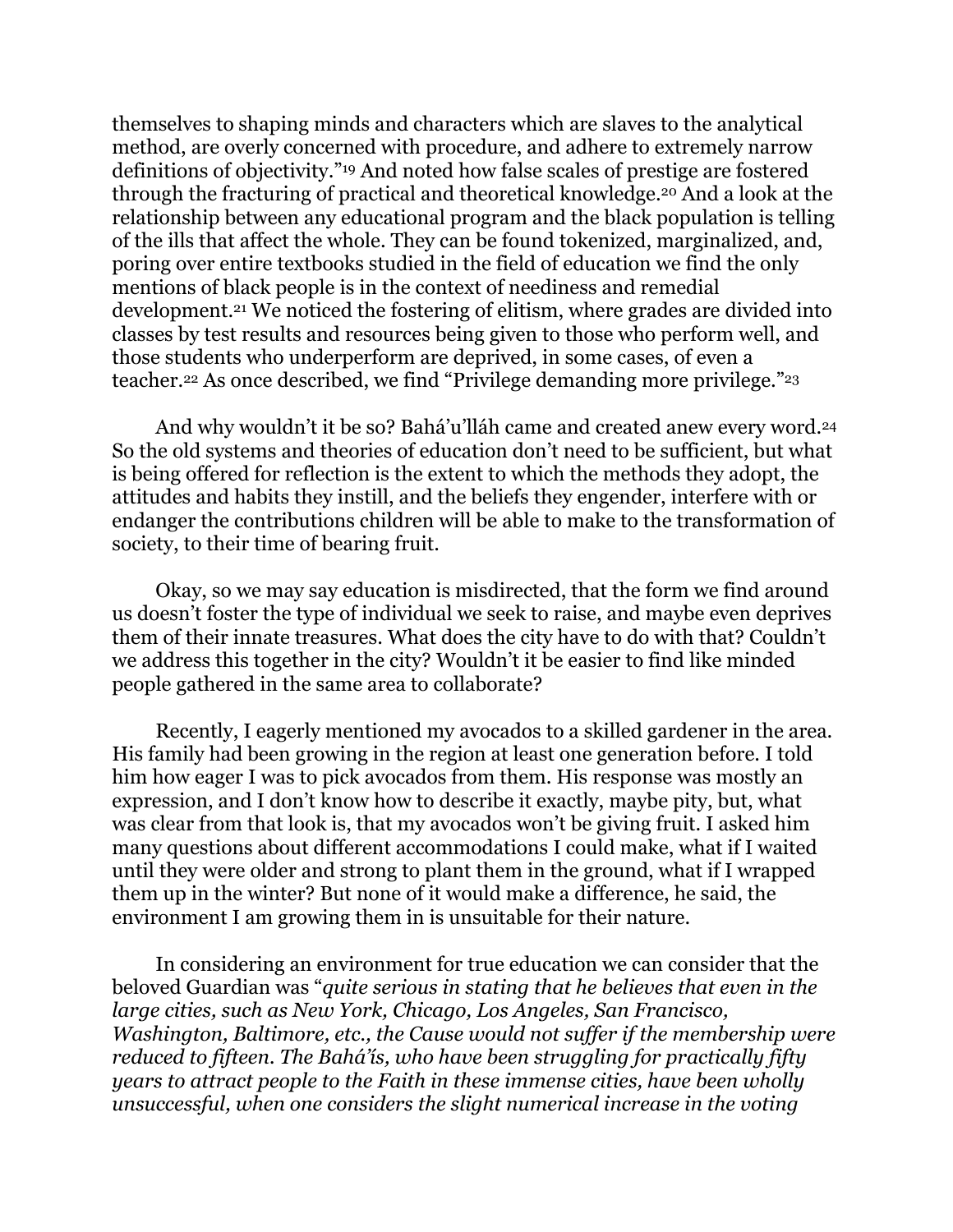<span id="page-4-0"></span>*lists. He therefore feels that they had better go out and teach in towns and villages. They will be safer, in case war should break out, and they will be better off, spiritually, away from these centres of intense materialism, where so much time is wasted on trivialities and non-essentials.*"<sup>[25](#page-8-6)</sup> What does it mean that something is a center of materialism? How are the choices of where to live being viewed, what values underly the decisions? The purpose here is to consider the "*enervating*" effects of materialism on decisions of where to live, and its bearing on the education of children.

The beloved Guardian, Shoghi Effendi, further "*…has urged the Bahá'ís, for the sake of serving the Faith, to go out from these centres of intense materialism, where life nowadays is so hurried and grinding and, dispersing to towns and villages, carry the Message far and wide throughout the cities of the American Union. He strongly believes that the field outside the big cities is more fertile, that the Bahá'ís in the end will be happier for having made this move…*["26](#page-8-7) The House has observed, even before the triumphant progress achieved in Colombia, with the Ruhi Institute, which spread all throughout the rural areas of that country, "*In countries where teaching the masses has succeeded, the Bahá'ís have poured out their time and effort in village areas to the same extent as they had formerly done in cities and towns.*["27](#page-8-8)

It is in those places advancing quickly, where the real light of education is glowing. The House told us that it is when the pattern of activity is well established, and the friends push beyond the third milestone where the frontiers of learning about populations moving toward the vision of Bahá'u'lláh, where we are seeing the formalization of the educational processes.<sup>[28](#page-8-9)</sup> And so Shoghi Effendi, beloved of our hearts, believed that the "*Bahá'ís should weigh these thoughts, and take action for the sake of spreading the Faith of Bahá'u'lláh, and for their own ultimate happiness as well.*" So sweetly then, he reminded us, *"Indeed the two things go together."* <sup>[29](#page-8-10)</sup> We may forget this from time to time, but we each deeply know it to be true.

<span id="page-4-7"></span>It is the hope of the House of Justice, that the friends of God will "*give constant attention to the spiritual education of their children." [30](#page-8-11) We must never* underestimate our "*capacity to mold their children's moral character.*"<sup>[31](#page-8-12)</sup> I hope that you will regard the children's class material, Junior Youth program, the main sequence of courses, and the seminars offered by the Institute for Studies in Global prosperity as the foundation and essential feature of their formal education.<sup>[32](#page-8-13)</sup> That you draw on the staggering work that has already been done to articulate a coherent conceptual framework that springs out of the Revelation, and the bearing it has on education, such as in Discourse on Social Action Unit 2:

<span id="page-4-6"></span><span id="page-4-5"></span><span id="page-4-4"></span><span id="page-4-3"></span><span id="page-4-2"></span><span id="page-4-1"></span>**\***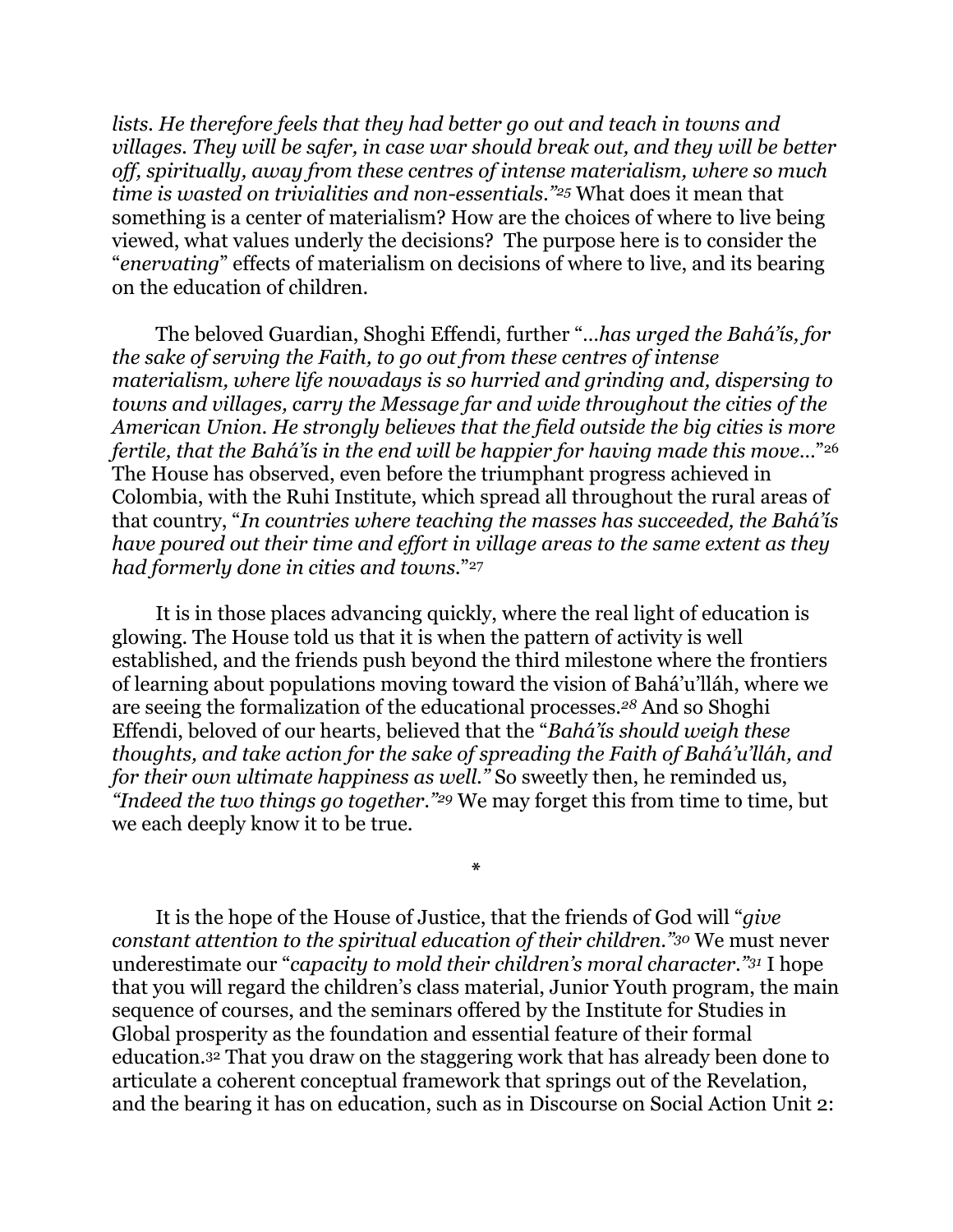<span id="page-5-2"></span><span id="page-5-1"></span><span id="page-5-0"></span>Education<sup>33</sup>[,](#page-8-15) Sona Arbab's talk on Baha'i inspired education, <sup>34</sup> Farzam Arbab's talk on the Intellectual Life of the Baha'i Community[,](#page-9-0) [35](#page-9-0), the main sequence of courses itself, so many resources are available.

<span id="page-5-4"></span><span id="page-5-3"></span>I hope that you will regard making explicit the values underlying the choices they make to be an act of engaging with and rising to the severe mental tests we face in the West. And that you will draw on the power of the Faith<sup>[36](#page-9-1)</sup> and examine these matters thoroughly, together, not individualistically, but with other families.<sup>[37](#page-9-2)</sup> I hope you will view the matter in light of the two dimensions of your mission, your twofold purpose of transformation. That you will deeply regard the success of your children's education as bound the success of the teaching and community building work. I hope that will try to weigh fairly the attention the children's education merits during its period of your own lives. And that as the Guardian wished, you will weigh the matter of leaving cities to advance the cause, be happy and spiritually healthy, and act. And consider its bearing on the education of your children and their contribution to societal transformation.

I have been fascinated, like so many others, with the life of Rúḥu'lláh Varqá. In reading about his family in search of an explanation for his remarkable character and powers, I saw it mentioned briefly that Ali Muhammad Varqa, his father, was very strict and insistent that his children study. This small detail was called to my mind upon reading the following encouragement of 'Abdu'l-Bahá regarding the education of children, "*The more ye persevere in this most important task*", He said, "*the more will ye witness the confirmations of God, to such a degree that ye yourselves will be astonished.*"<sup>[38](#page-9-3)</sup> And so I hope too, that you persevere in the path of the true education of children.

<span id="page-5-7"></span><span id="page-5-6"></span><span id="page-5-5"></span>May our children, and those children around them fulfill the longing desire of the heart of 'Abdu'l-Bahá and become "*accounted as the foremost professor in the academies, and in the school of inner significances, each one becoming a leader in wisdom.*"<sup>[39](#page-9-4)</sup> May they be nurtured in their love of the Blessed Beauty and their understanding of His mission, so that they may be able to arise and ensurethe ultimate success of the Nine Year Plan.<sup>[40](#page-9-5)</sup> May they be endowed through effort and loving sacrifice with the powers to "*crush the forces of error*"<sup>41</sup>,to become "*lamps aglow with upright conduct*",<sup>42</sup> "*become flourishing trees laden with fruit in the orchard of knowledge*".<sup>[43](#page-9-8)</sup> May their inherent and priceless treasures be revealed, so that mankind can benefit therefrom.

<span id="page-5-10"></span><span id="page-5-9"></span><span id="page-5-8"></span>The plan is to send the avocados to a friend in Florida if we can find someone, maybe there they will give fruit if they survive that long. But, for our children the fruits are infinitely sweeter, the sacrifice so great, the need so urgent, mustn't we make more fitting accommodations? Without the proper tools to combat them, socials forces would be able to rob them of their identity as noble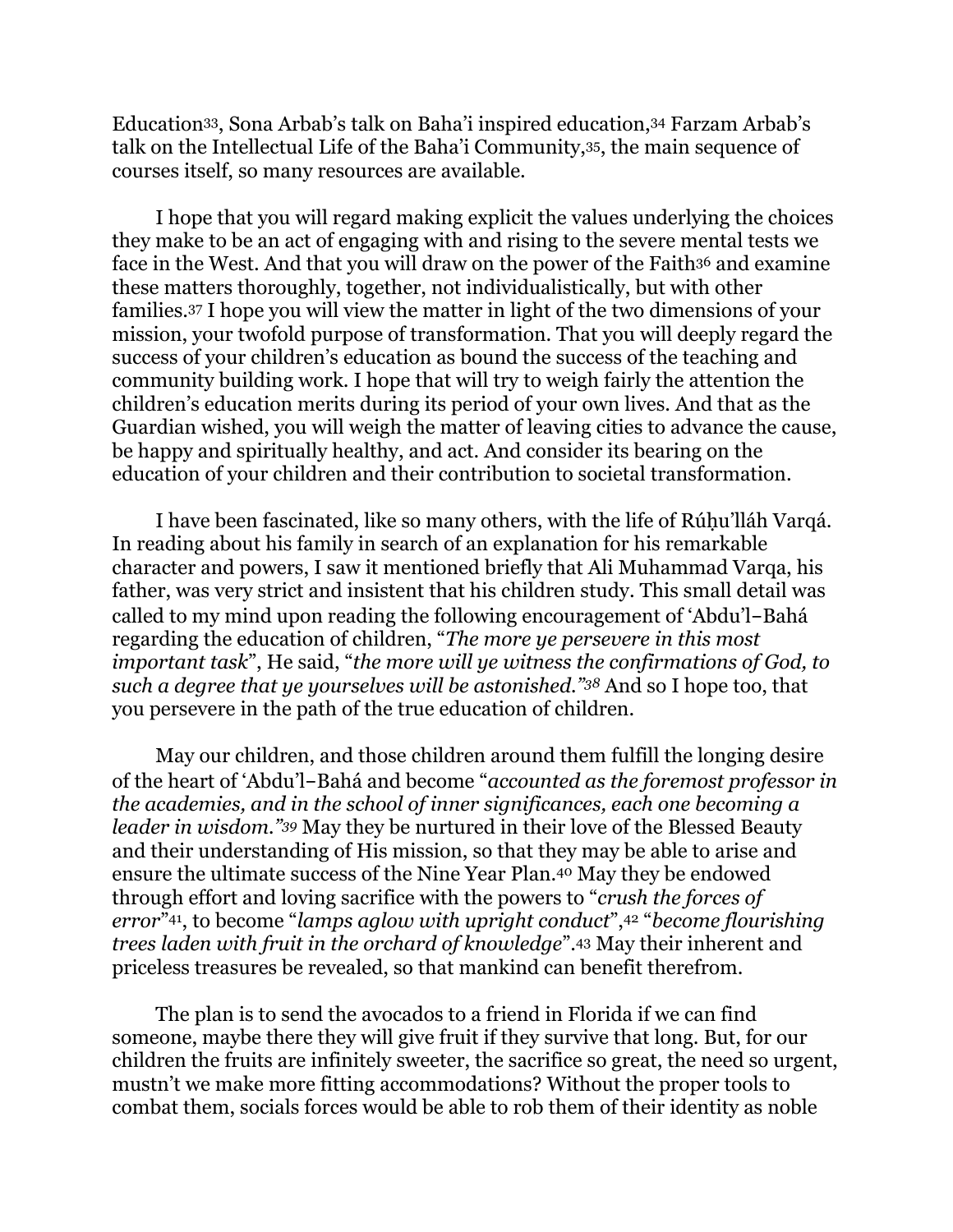<span id="page-6-0"></span>beings.[44](#page-9-9) The thing which has, time and time again, deprived man of his inherent powers and the culmination of his development is lack of a proper education. We must not let our eyes become veiled as to what a proper education is. We must not let the successive harvests, on which their maturity promises and our unnumbered sacrifices and hopes rest, be lost to these social forces, disintegrating winds that blow with tremendous force. And we must never forget the relationship between our own happiness and the world embracing triumph of the Cause of God. After all "*If the teachings brought by Bahá'u'lláh are what will enable humanity to advance to the highest levels of unity, then one must search the soul for the right response… What else will rescue the world but the efforts of countless souls who each make the welfare of humanity their principal, their dominating concern?*["45](#page-9-10)

<span id="page-6-1"></span>These are the things that occupy my mind and heart in my prayers for you.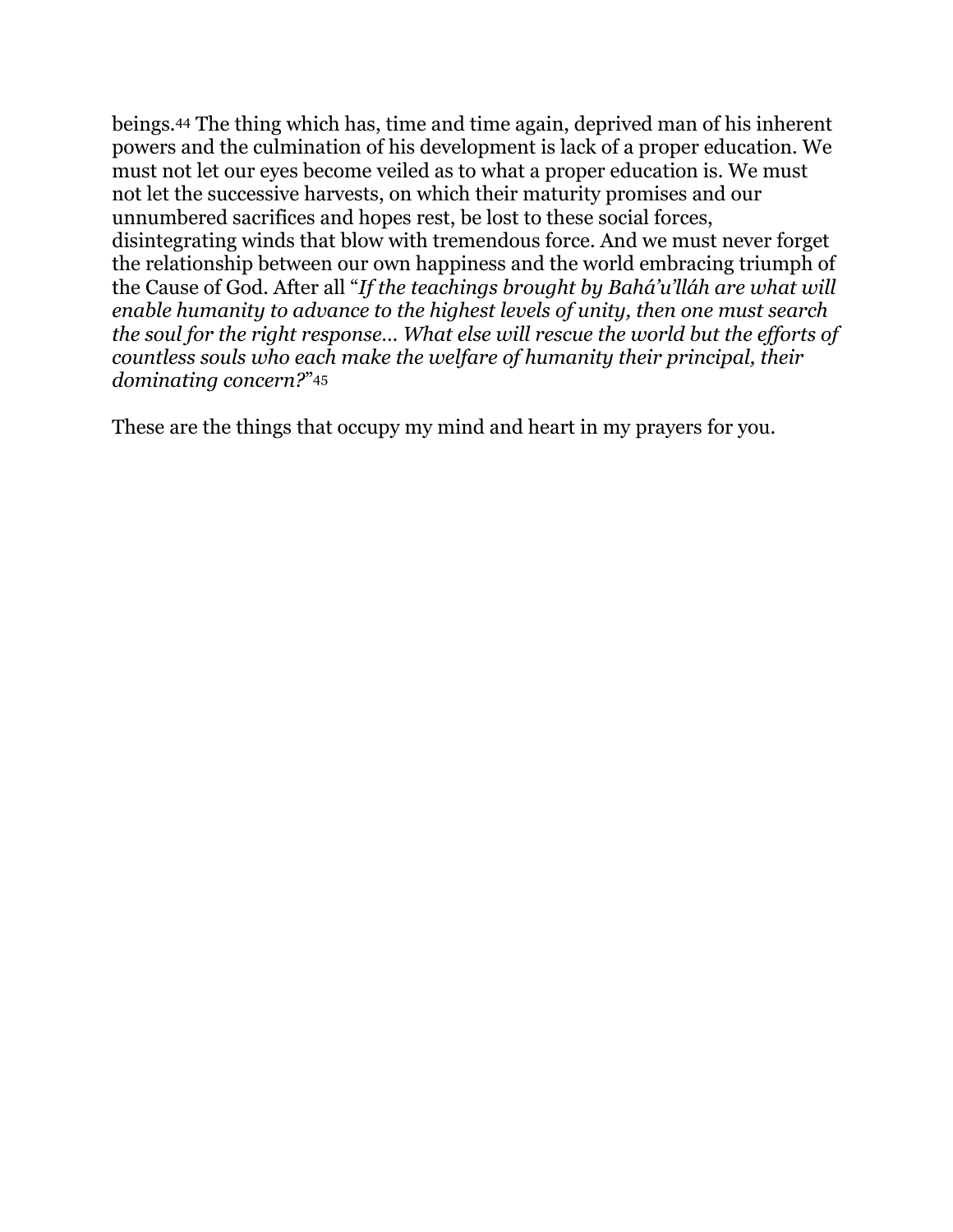## **References**

<span id="page-7-0"></span><sup>[1](#page-0-0)</sup> (Selections from the Writings of 'Abdu'l-Bahá) www.bahai.org/r/892647062

<span id="page-7-1"></span>(The Promulgation of Universal Peace) www.bahai.org/r/745373589

<span id="page-7-2"></span>(Trustworthiness: A Cardinal Bahá'í Virtue) www.bahai.org/r/363538019

<span id="page-7-3"></span>(Tablets of Bahá'u'lláh, Lawḥ-i-Maqṣúd) www.bahai.org/r/009015192

<span id="page-7-4"></span> (Bahá'u'lláh, from a Tablet—translated from the Persian) (Social Action) www.bahai.org/r/ 

<span id="page-7-5"></span>(Tablets of Bahá'u'lláh, Lawḥ-i-Maqṣúd) www.bahai.org/r/009015192

<span id="page-7-6"></span>(Some Answered Questions) www.bahai.org/r/803129223

<span id="page-7-7"></span><sup>[8](#page-0-7)</sup> ('Abdu'l-Bahá, from a Tablet—translated from the Persian) (Social Action) www.bahai.org/r/ 

<span id="page-7-8"></span>9 ('Abdu'l-Bahá, from a Tablet-translated from the Persian) (Social Action) [www.bahai.org/r/](http://www.bahai.org/r/684491283) 

<span id="page-7-9"></span>(Selections from the Writings of 'Abdu'l‑Bahá) www.bahai.org/r/925545422

<span id="page-7-10"></span> (2 December 1976 – The National Spiritual Assembly of the Bahá'ís of the United States) www.bahai.org/r/009756533

<span id="page-7-11"></span>(October 2017 – To all who celebrate the Glory of God) www.bahai.org/r/517496901

<span id="page-7-12"></span>(1 March 2017 – To the Bahá'ís of the World) [www.bahai.org/r/963073955](http://www.bahai.org/r/963073955)

"…Parents must be acutely aware that, even when very young, children absorb the norms of their surroundings. The junior youth spiritual empowerment programme encourages thoughtful discernment at an age when the call of materialism grows more insistent. With the approach of adulthood comes a responsibility, shared by one's generation, not to allow worldly pursuits to blind one's eyes to injustice and privation."

<span id="page-7-13"></span>Ruhi Book 12: Family and the Community, Unit 1: The Institution of Marriage, Section 17

<span id="page-7-14"></span>(12 December 2011 – To all National Spiritual Assemblies) www.bahai.org/r/030751541

<span id="page-7-15"></span>(Social Action) www.bahai.org/r/860544643

<span id="page-7-16"></span>Discourse on Social Action, Unit 2: Education, Section 3: Concepts and Information

<span id="page-7-17"></span>Discourse on Social Action, Unit 1: Basic Concepts, Section 5: Attraction to Beauty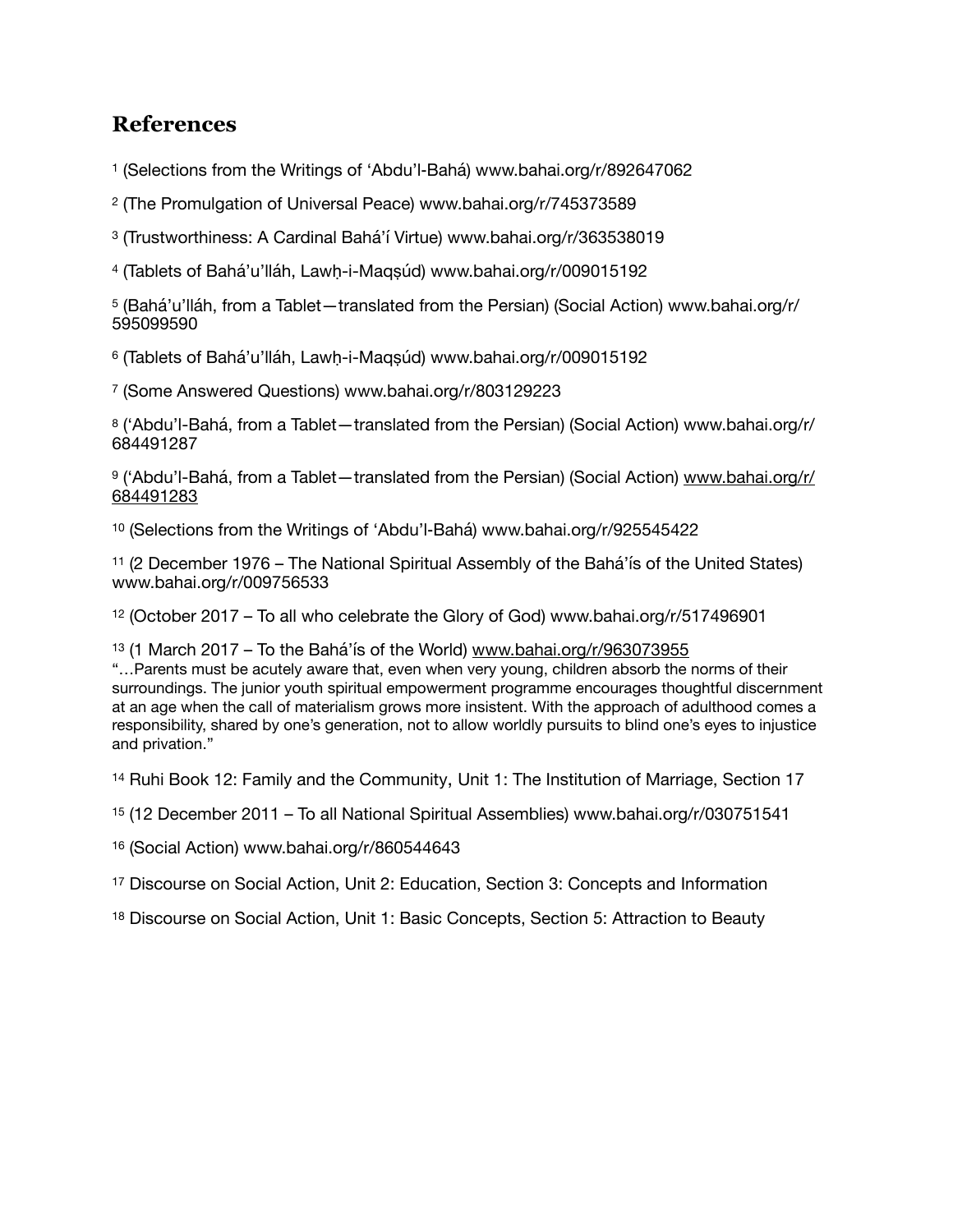<span id="page-8-0"></span> $19$  Discourse on Social Action, Unit 2: Education, Section 2: The Enhancement of Understanding

"…The approach of the often very sharp-minded graduates of these systems to intellectual inquiry is to zero in on more and more minute parts of reality, to the point that they seem incapable of seeing things in larger and larger contexts. In general, they tend to be ahistorical and able to dismiss the moral and ethical implications of their actions in the name of the "bottom line", practicality and pragmatism. The havoc these apparently polished and educated minds, with alarmingly narrow ranges of understanding, have brought to both our physical and social environments is only gradually being recognized. The harm they will continue to inflict on society in the future is difficult to estimate as their grip on numerous fields of human endeavor grows increasingly strong."

<span id="page-8-1"></span><sup>[20](#page-3-1)</sup> Discourse on Social Action, Unit 2: Education, Section 6: Coherence between the Spiritual and the Material

<span id="page-8-2"></span><sup>[21](#page-3-2)</sup> This was Diane's experience so far in her Bachelors in Education.

<span id="page-8-3"></span> $22$  We found this in both the community where we are pioneering and in the neighborhood we were in Atlanta. We are more familiar with the anecdotes at our pioneering post in Greenwood SC, where many of our friends were placed in the lowest group and only had substitute teachers. Diane spoke with a teacher from the school during her studies who described how all of the teachers fight over not getting the lower grade students, and how pitiful it is.

<span id="page-8-4"></span><sup>[23](#page-3-4)</sup> Farzam Arbab, The Intellectual life of the Baha'i Community

<span id="page-8-5"></span><sup>[24](#page-3-5)</sup> "For if God, glorified be His Name, should today speak a word that all people have spoken heretofore and shall speak hereafter, that word would still be new, were ye to reflect upon it." (Additional Tablets and Extracts from Tablets Revealed by Bahá'u'lláh) www.bahai.org/r/ 313265404

<span id="page-8-6"></span> $25$  (23 May 1954 to a Bahá'í committee) Compiled and included in a Universal House of Justice response to an individual believer in the U.S.A, December 2020, [https://bahai-library.com/](https://bahai-library.com/compilation_calamities_sustainability_communities) compilation calamities sustainability communities

<span id="page-8-7"></span><sup>[26](#page-4-1)</sup> (20 June 1954 to a National Spiritual Assembly), Also included in the above compilation from Dec 2020.

<span id="page-8-8"></span>[27](#page-4-2) (13 July 1964 – To all National Spiritual Assemblies) www.bahai.org/r/024848101

<span id="page-8-9"></span>[28](#page-4-3) (Riḍván 2018 – To the Bahá'ís of the World) www.bahai.org/r/458252473

<span id="page-8-10"></span><sup>[29](#page-4-4)</sup> (20 June 1954 to a National Spiritual Assembly), Also included in the above compilation from Dec 2020.

<span id="page-8-11"></span>[30](#page-4-5) (Riḍván 2000 – To the Bahá'ís of the World) www.bahai.org/r/246716299

<span id="page-8-12"></span>[31](#page-4-6) Same as above.

<span id="page-8-13"></span> $32$  They deliver on so many of the essential requirements given for education. They can be used very repeatedly because they approach education at the conceptual level, not just the delivery of information. You can't wear these things out, their underlying pedagogy and the extent they draw on the Writings ensures it!

<span id="page-8-14"></span>[33](#page-5-0) These courses are available for study online at. <https://lazoslearning.org>

<span id="page-8-15"></span>[34](#page-5-1) <https://yewtu.be/watch?v=uBfEaKjfJPg>